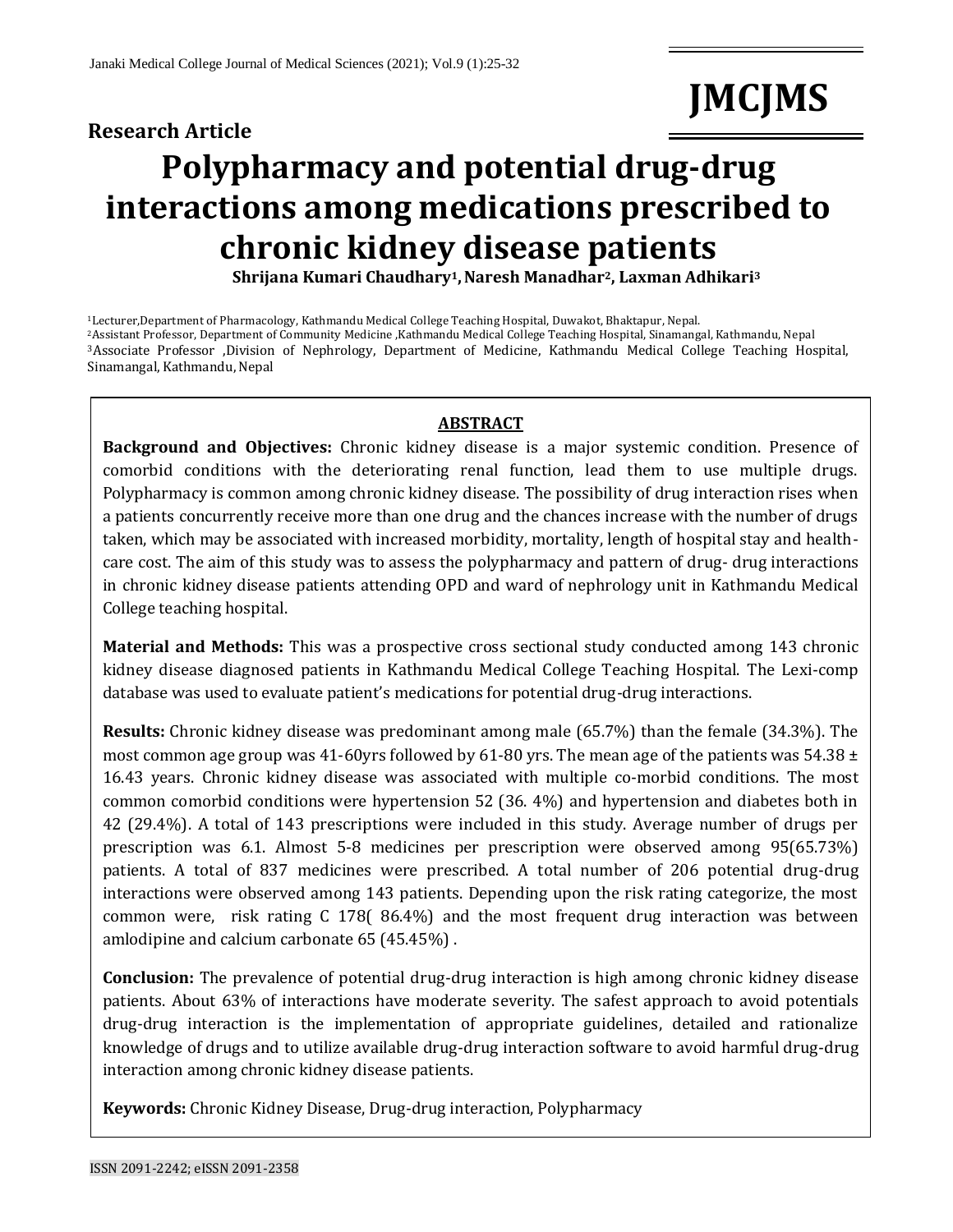### **INTRODUCTION**

Drug interaction has occurred when the administration of one drug increases or decreases the beneficial or adverse responses to another drug [1]. The possibility of drug interactions arises when a patient concurrently receives more than one drug, and the chances increase with the number of drugs taken [2].

Polypharmacy can be defined as the concurrent use of more than five different medications by a patient for the treatment of a particular disease or group of disease. The consequences of polypharmacy include adverse effects, drug-drug interactions (DDIs), non-compliance and may lead to higher health-care costs and an increased risk of hospitalization [3]. The frequency and severity of potential drug-drug interaction (pDDIs) could be affected by the type and number of drugs per patient, which at the same time, could be influenced by comorbidities [4].

Chronic kidney disease (CKD) is a major health problem worldwide due to its increasing incidence, prevalence, and associated high burden [5, 6]. It is estimated that the prevalence of CKD is around 10.6% in urban areas of Nepal [7]. The prevalence of DDIs in CKD patients from previous studies ranged between 56.9% and 80.8 [8-12].

Chronic kidney disease (CKD) can be defined as a progressive and irreversible deterioration in the renal function of an individual over a period of at least 3 months regardless of the underlying etiology [13]. The common causes of CKD are hypertension, diabetes mellitus, interstitial diseases, glomerular diseases [14]. Management of these comorbidities and risk factors is important in retarding progression of CKD and reducing mortality [6, 15-16]. Multiple drugs are combined in the treatment of CKD patients which can produce drug interactions with expected

beneficial effects, but in some cases undesired outcomes may also occur, such as ineffective treatment and severe adverse effect hence, polypharmacy is often practiced [17-19].

Kidney is the major route of elimination so it plays a central role in excretion of many metabolic breakdown products, including ammonia and urea from protein, creatinine from muscle, uric acid from nucleic acid, drugs and toxin [20]. The drugs which are excreted unchanged in urine should be avoided or dose should be reduced in renal impairment because renal impairment may causes drugs or their metabolites to accumulate which lead to develop toxicity [20- 21].

Before prescribing medicines, the prescriber always estimate renal functions especially to those drugs which are excreted through kidney or that can able to impair renal function or nephrotoxic and also consult a reference on drug dosing in renal failure [21].Prescriber should know all drugs taken by patients including drugs prescribed by other prescribers and all over the counter drugs, herbal products and nutritional supplement [22]. By taking a careful drug history the adverse consequences of DDI can be avoided [14].

DDIs are major clinical problem among CKD. Medication review is an essential part in the CKD patient to avoid adverse effects that can be caused due to polypharmacy and drug-drug interactions. This study was designed to assess the polypharmacy and drug-drug interactions in chronic kidney disease patients.

#### **MATERIALS AND METHODS**

The cross-sectional observational study among 143 patients was conducted at the nephrology unit of Kathmandu Medical College for a period of 1 year (Feb 2019-March 2020). Before starting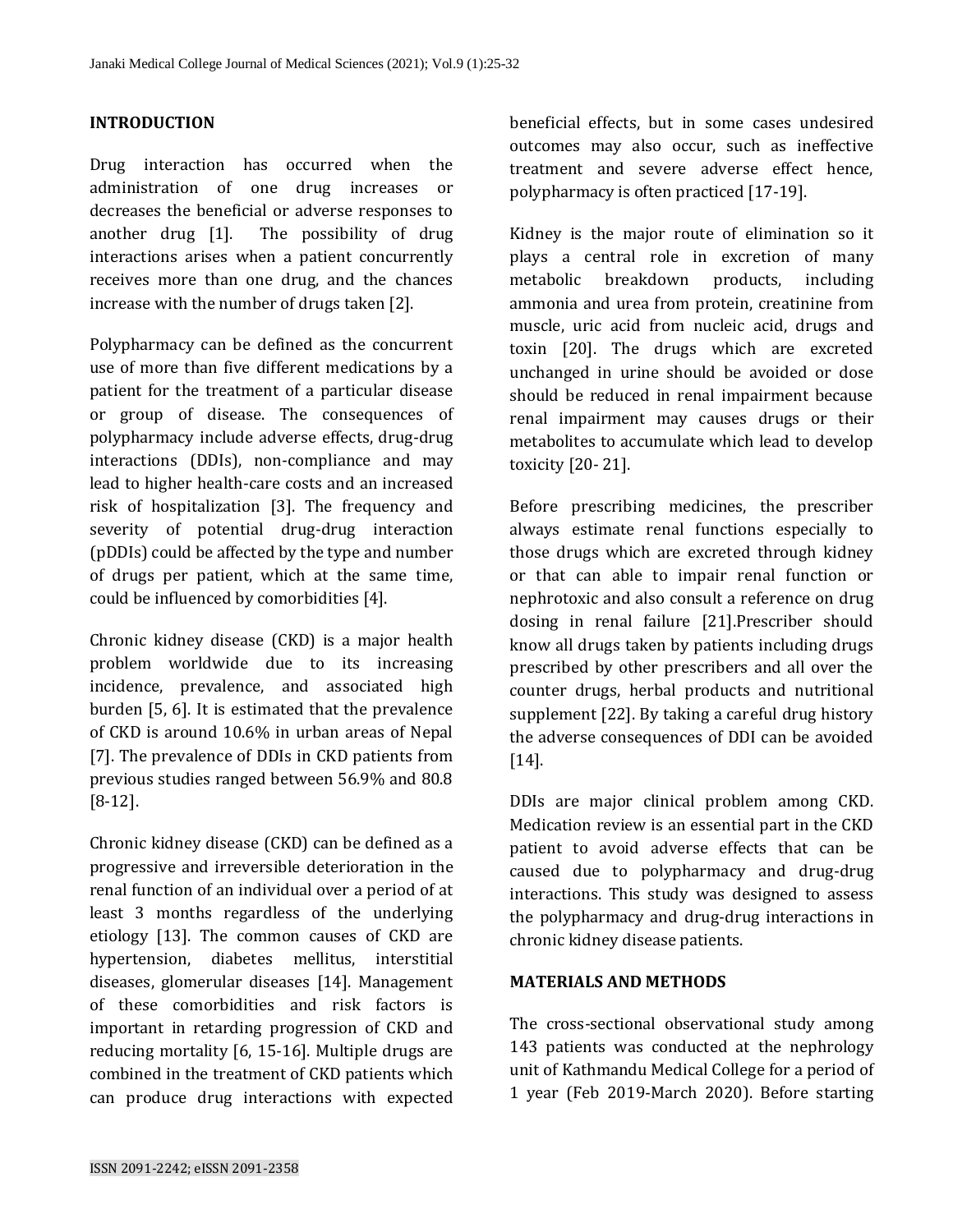the study ethical committee clearance was obtained from Institutional Review Committe Kathmandu Medical College.

Purposive sampling technique was used for the selection of cases. The patients age 18yrs or above and having diagnosed chronic kidney disease, treated in OPD or ward of medicine under nephrology unit were included in this study. A data collection form was used to collect data from the patient prescription and medical record. Data included age, gender, comorbidities, CKD stages, drug (dose, route, frequency) All collected data were subjected to drug-drug interaction analysis by using Lexi-comp (A software program of drug interaction). This software provides the severity, risk rating and the summary of drug-drug interaction. The risk rating is categorizes as A, B, C, D, X. Risk rating A means no known interaction, for B no action is needed, C requires to monitor therapy, D requires to consider therapy modification, while X means we should avoid combination. Statistical analysis was performed using SPSS version 16.0.

## **RESULTS**

A total of 143 patients were included in the study. Among them, 94(65.7%) were male and 49 (34.3%) were female. The mean age of study population was  $54.38 \pm 16.435$  years and the maximum age was 86years. The common comorbidities present among CKD patients were hypertension 51 (35.7%) followed with hypertension and diabetes both 34 (23.8%). Depending upon the stages of CKD the maximum number of patients belong to stage V 119 (83.2%). Table 1 shows the demographic detail of patients.

During study period, 837 drugs were prescribed with an average of 6.1 drugs per prescription. The most commonly prescribed medications were amlodipine 100 (69.93 %) followed by torsemide 87 (60.84%), calcium carbonate 86 (60.14%), ferrous ascorbate 85 (59.44%).

|                                       |  | Table 1: Demographic status of patients |  |  |  |  |
|---------------------------------------|--|-----------------------------------------|--|--|--|--|
| suffering from chronic kidney disease |  |                                         |  |  |  |  |

|                       |                 | Percentage |  |  |  |
|-----------------------|-----------------|------------|--|--|--|
| <b>Titles</b>         | <b>Number</b>   | (%)        |  |  |  |
| Age                   |                 |            |  |  |  |
| $30$                  | 19              | 13.29%     |  |  |  |
| $31 - 60$             | 66              | 46.15%     |  |  |  |
| >80                   | 58              | 40.56%     |  |  |  |
| Gender                |                 |            |  |  |  |
| Male                  | 94              | 65.7%      |  |  |  |
| Female                | 49              | 34.3%      |  |  |  |
| <b>CKD Stages</b>     |                 |            |  |  |  |
| Stages V              | 119             | 83.2%      |  |  |  |
| <b>Stages IV</b>      | 7               | 4.9%       |  |  |  |
| <b>Stages III</b>     | 9               | 6.3%       |  |  |  |
| <b>Stages II</b>      | 5               | 3.5%       |  |  |  |
| Stages I              | 3               | 2.1%       |  |  |  |
| Co morbidities        |                 |            |  |  |  |
| None                  | 24              | 16.8%      |  |  |  |
| <b>HTN</b>            | 52              | 36.4%      |  |  |  |
| DM                    | 5               | 3.5%       |  |  |  |
| HTN & DM              | 42              | 29.4%      |  |  |  |
| HTN & Others          | 8               | 5.6%       |  |  |  |
| DM & Others           | 4               | 2.8%       |  |  |  |
| <b>Others</b>         | 8               | 5.6%       |  |  |  |
| <b>Total Patients</b> | 143             |            |  |  |  |
| Mean Age (±           |                 |            |  |  |  |
| SD)                   | $54.38 + 16.43$ |            |  |  |  |
| <b>Range of age</b>   | 18 yrs -86yrs   |            |  |  |  |

|  | Table 2: Distribution of patients by number of |  |  |  |
|--|------------------------------------------------|--|--|--|
|  | drugs administered                             |  |  |  |

| <b>Number</b><br>of<br>drugs<br>administered                          | Number of<br>patients | Percentage |  |  |  |
|-----------------------------------------------------------------------|-----------------------|------------|--|--|--|
| <5                                                                    | 31                    | 21.68%     |  |  |  |
| $5 - 8$                                                               | 95                    | 66.43%     |  |  |  |
| >8                                                                    | 17                    | 11.89%     |  |  |  |
| Number of drugs administered per patients<br>minimum-2 and maximum-11 |                       |            |  |  |  |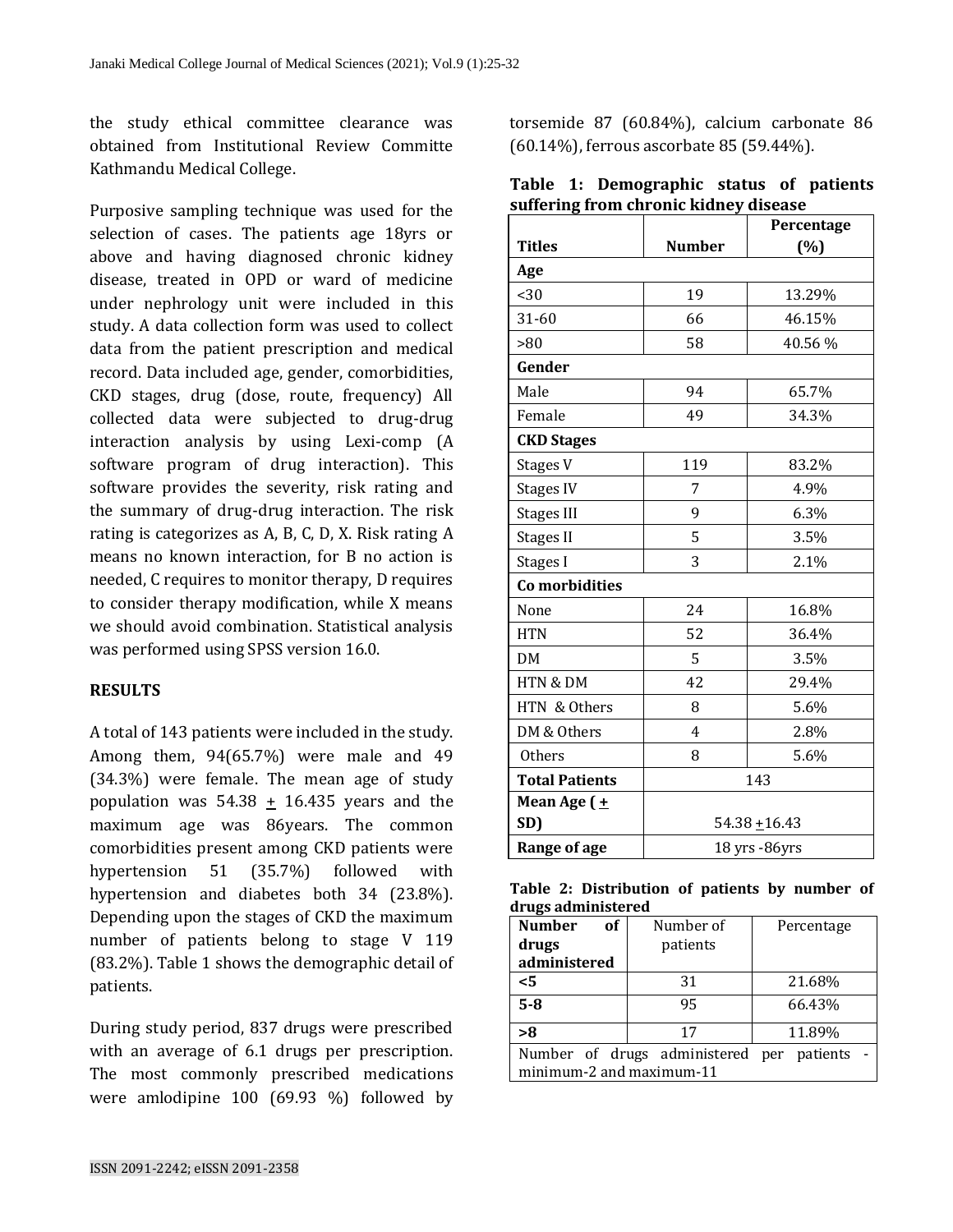Among 143 CKD patients, 31(21.68%) were taking less than five drugs per day, 95 (66.43%) were taking 5-8 drugs per day and 17(11.89%) were taking more than 8 drugs per day shown in Table 2.

Out of 143 CKD patients, 119 patients were on stage 5 and they were taking more drugs as compare to other stages of CKD shown in Figure 1.





A total of 206 potential drug interactions were identified in 112 CKD patients. Among the total drug interactions, according to risk rating classification,178 (86.4%) were C, 20(9.7%) were B,7 (3.3%) were D and 1 (0.5%) was X risk rating. The overall prevalence of DDIs was 78.3%. Table 3 show the incidence of potential drug-drug interaction of different risk rating.

The most common interacting pair among 112 patients was amlodipine with calcium carbonate and next was amlodipine with calcium acetate shown in Table 4. Depending upon the stages of CKD, stage 5 had more drug interactions as compare to other stages as shown in figure 2. There were total 119 CKD stage 5 patients and among them 24 patients had no interaction, 72 had 1-2 interactions and 23 had more than or equal to 3interactions.The total number of drugdrug interactions were 95 among stage 5.

| Drug-drug<br>interaction<br>risk<br>rating | of<br>No<br>incidences | Percentage |
|--------------------------------------------|------------------------|------------|
|                                            | 20                     | 9.7%       |
|                                            | 178                    | 86.4%      |
|                                            |                        | 3.3%       |
|                                            |                        | 0.48%      |

**Table 3: Incidence of potential drug-drug interaction of different risk rating**

**Fig 2: Distribution of patients by number of drug interaction in each CKD stage** 



The multivariate regression analysis showed that increased number of medication was associated with the occurrence of drug interactions (r-0.310, p-<0.0001). The variance inflation factor was from 1.096 to 1.375 which indicated absence of multi-co-linearity between independent variable. The age of patient and number of comorbidities were not associated with the occurrence of drug interactions shown in Table 5.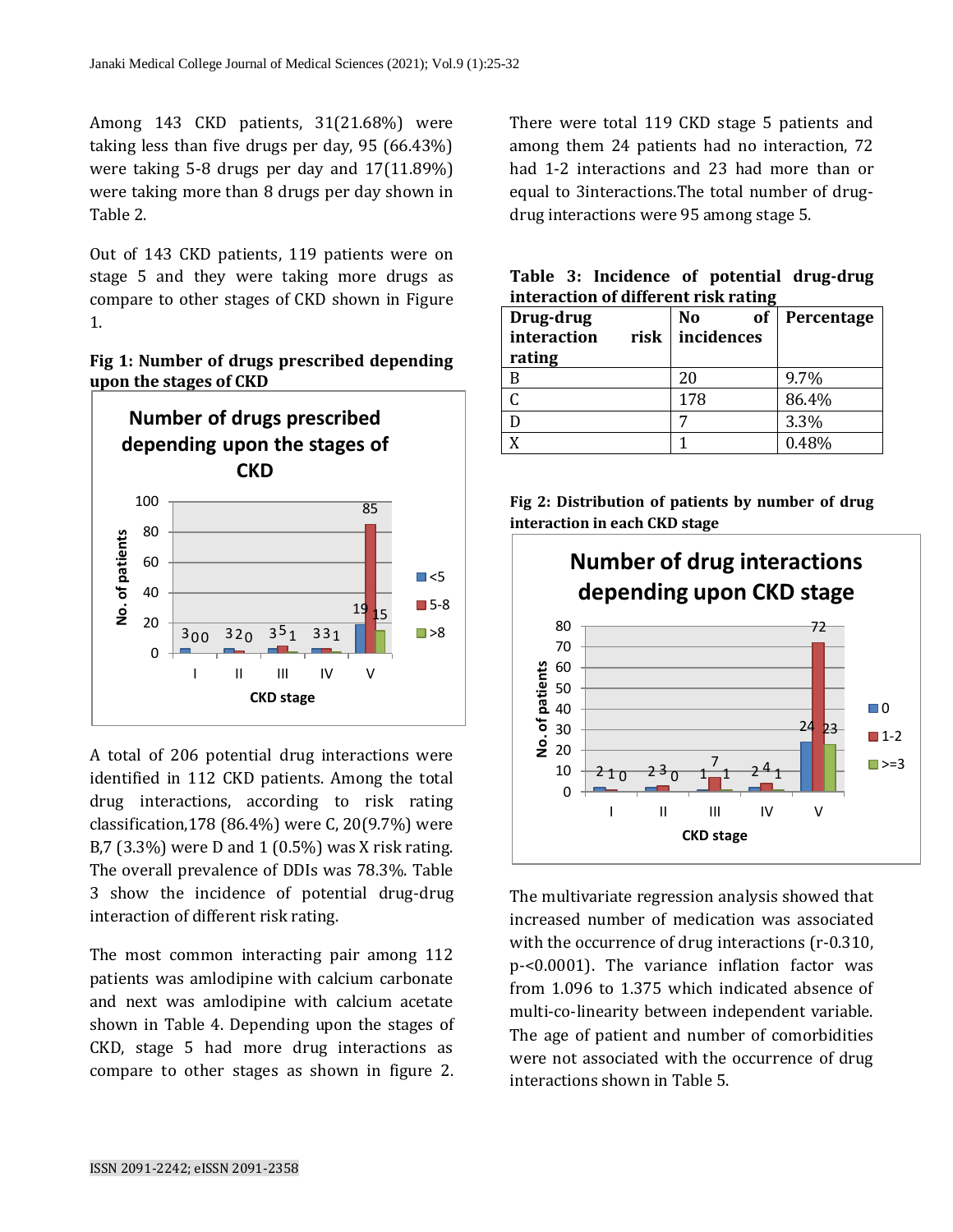| Table 4: Most common potential drug-drug interactions |  |
|-------------------------------------------------------|--|
|-------------------------------------------------------|--|

| Drug combination             | <b>Risk Rating</b> | Incidence of interaction | Percentage of patients<br>having DDIs |
|------------------------------|--------------------|--------------------------|---------------------------------------|
| Amlodipine+Calcium Carbonate |                    | 65                       | 58.03%                                |
| Amlodipine+ Calcium Acetate  |                    | 28                       | 25.0%                                 |
| CalciumCarbonate+ Calcitriol |                    | 22                       | 19.64%                                |
| Linagliptine+Torsemide       |                    | 18                       | 16.07%                                |
| Torsemide+aspirin            |                    | 12                       | 10.71%                                |
| Calcium Carbonate+ Aspirin   | B                  | 9                        | 8.03%                                 |
| Levothyroxine+PPI            | B                  | 6                        | 5.35%                                 |
| Calcium Acetate+Calcitriol   | B                  | 5                        | 4.46%                                 |
| CalciumCarbonate+ Metazone   |                    | 5                        | 4.46%                                 |
| Linagliptine+ Furosemide     |                    | 5                        | 4.46%                                 |

## **Table 5: Multivariate analysis of factors associated with potential drug-drug interactions**

| Factors                 | Standardized<br>P-value<br>coefficient |         | 95% Confidence interval for B |             |
|-------------------------|----------------------------------------|---------|-------------------------------|-------------|
|                         | <b>Beta</b>                            |         | Lower bound                   | Upper bound |
| Age                     | 0.098                                  | 0.181   | $-0.003$                      | 0.018       |
| No. of co-morbidities   | 0.089                                  | 0.279   | $-0.105$                      | 0.361       |
| No. of medications used | 0.490                                  | < 0.001 | 0.199                         | 0.389       |

#### **Table 6: Nephrotoxic drugs**

| <b>Drug Class</b>                      | Drug name     | Number (%)  | Pathophysiologic mechanism of renal<br>injury                  |
|----------------------------------------|---------------|-------------|----------------------------------------------------------------|
| Diuretic                               | Furosemide    | 25 (17.48%) | Acute interstitial nephritis                                   |
|                                        | Torsemide     | 87 (60.84%) |                                                                |
| $\mathbf{I}$<br>Angiotensin<br>Blocker | Losartan      | $5(3.5\%)$  | Altered intraglomerular hemodynamics                           |
|                                        | Telmesartan   | $4(2.8\%)$  |                                                                |
|                                        | Irbesartan    | $1(0.7\%)$  |                                                                |
| <b>NASID</b>                           | Aspirin       | 17(11.89%)  | Chronic interstitial nephritis                                 |
| Statin                                 | Atrovastatin  | 47(32.87%)  | Rhabdomyolysis                                                 |
|                                        | Rosuvastatin  | $1(0.7\%)$  |                                                                |
| Proton<br>pump                         | Pantoprazole  | 57 (39.86%) | Acute interstitial nephritis                                   |
| inhibitor                              | Eosemaprazole | $2(1.4\%)$  |                                                                |
|                                        | Lansoprazole  | 22(15.38%)  |                                                                |
|                                        | Rabeprazole   | $2(1.4\%)$  |                                                                |
| Quinolone                              | Ciprofloxacin | $1(0.7\%)$  | interstitial<br>nephritis,<br>Acute<br>crystal<br>nephrophathy |
| Cephalosporin                          | Cefixime      | $1(0.7\%)$  | Acute interstitial nephritis                                   |
|                                        | Cefuroxime    | $1(0.7\%)$  |                                                                |
| <b>NSAID</b>                           | Paracetamol   | 5(3.5%)     | Chronic interstitial nephritis                                 |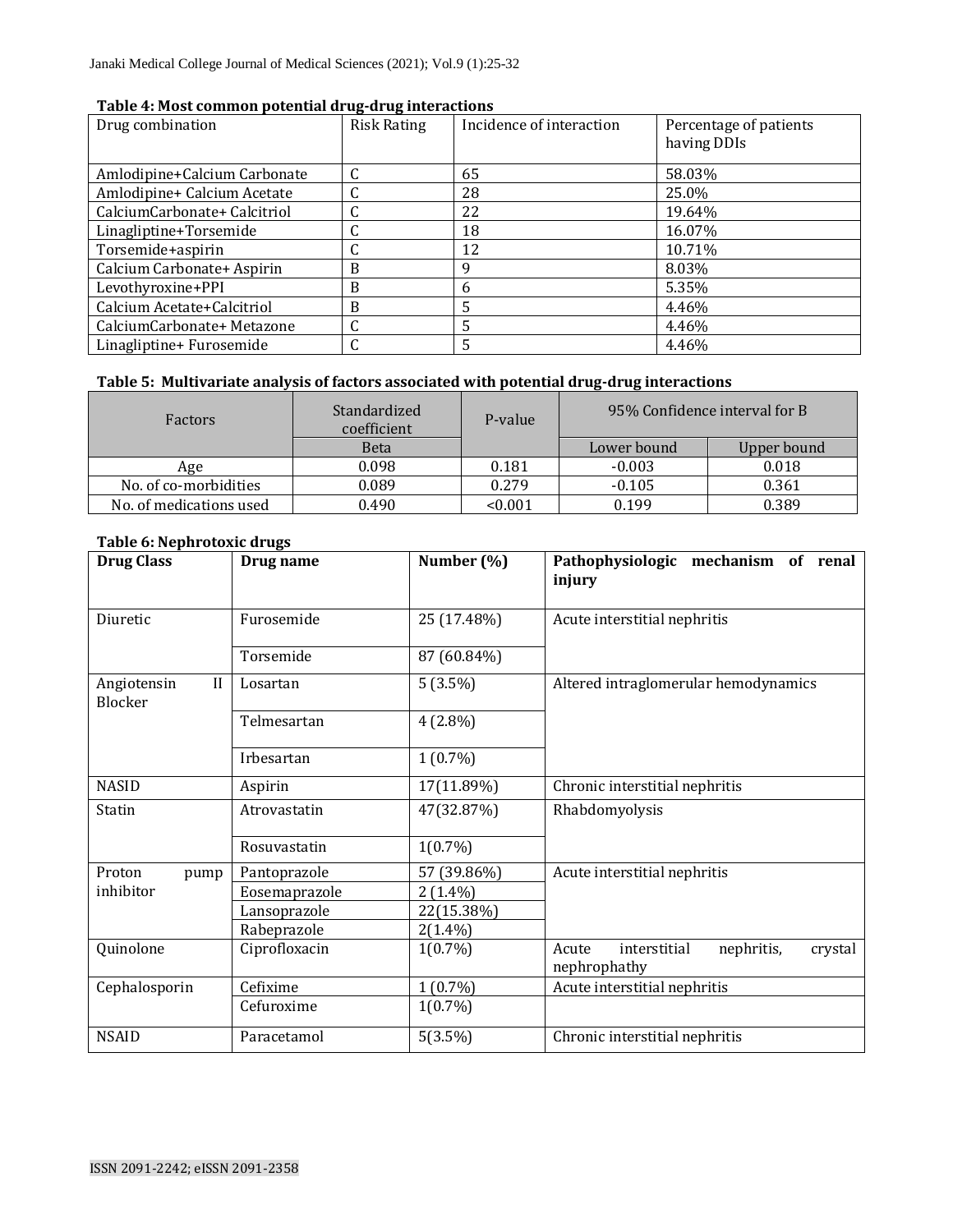### **Nephrotoxic drugs**

The most commonly prescribed nephrotoxic drugs belong to diuretics and proton pump inhibitors .i.e torsemide and patoprazole respectively shown in Table 6.

### **DISCUSSION**

The polypharmacy and frequency of potential DDIs are high among CKD patients [23]. To identify and categorize drug drug interactions different methods were used. In this study LexiComp is used to predict potential DDIs.

CKD is common in the elderly. The average age of the study population was 54.38 years which is similar to previous study, i.e., 53.81 years and 53.8 by Fasipe O J et al [23] and Busari AA et al [24] respectively. In this study 65.7% men and 34.3% female were suffering from CKD. The gender analysis showed that male patients were more compared to female. Hypertension and diabetes were the most common comorbidities among CKD patients, similar with previous studies [11, 12]. This may be due to the fact that both conditions are the leading causes of CKD worldwide. Depending upon the stage most of the patients fell under stage V (83.2%).Whether or not the disease will progress depends upon the stage and risk factors.

The mean prescribed medications per patient was 6.1% which is similar to the studies conducted by Sgnaolin et al [8] (6.3%) and AI-Ramahi et al [10]  $(7.87+-2.44)$ . The studies done by Fasipe O J et al [23] (10.28±3.85) and Diaz G S et al [25] (8.6+- 3.4) reported slightly higher values for the mean number of medication received by the patients . All these studies showed that CKD patients were taking multiple drugs. Among CKD patients 66.43% had taking 5-8 drugs per day. Fasipe OJ et al also reported 41.5% patients had 6-10 drugs per prescription [23]. Among 143 CKD, 112 prescriptions had multiple medications which indicate the relatively high frequency of polypharmacy. The deteriorating renal function in CKD patients may lead to many complications like hyperkalemia, metabolic acidosis, volume overload hyperphosphatemia, anemia, hyperlipidemia, and metabolic bone disease and to manage these complications for retarding progression and reducing mortality involves the multiple medications use. Hence polypharmacy becomes more frequent among them [26].

Depending upon the stages of CKD, polypharmacy is more common among advance stage, CKD V (59%). This suggest that the number of prescribed medications increases as the glomerular filtration rate (GFR )declines in advance stage of CKD patients due to worsening of kidney function [23].

The prevalence of pDDIs in this study is 78.3%. A total of 206 pDDIs were identified. The value obtained in the present study is similar with the study conducted by Fasipe O J et al [23]. in West Africa showed 78.0 % of pDDIs prevalence. An another study conducted in South Indian Tertiary Care Hospital by Rama M *et al* showed 76.09 % of pDDIs prevalence [9]. The study conducted by Hegde S et al in India showed 80.8% pDDIs prevalence [12]. All these studies suggest that the prevalence of potential drug- drug interactions among CKD patients is very high and common. The practices of polypharmacy are high among CKD patients [23].The frequency and severity of pDDIs could be affected by the type and number of drugs per patient, because DDI occur when the effects of one drug are changed by the presence of another drug [ 25, 27].The risk of potential drug interactions increases from 39% to 100% when patients are on more than six medications compared to when they are on 2-3 medications [28].

According to risk rating classification, majority 178 (86.4%) of the interactions were of moderate severity (type C). This is similar to previous studies [10, 23,]. The type X risk rating interaction (avoid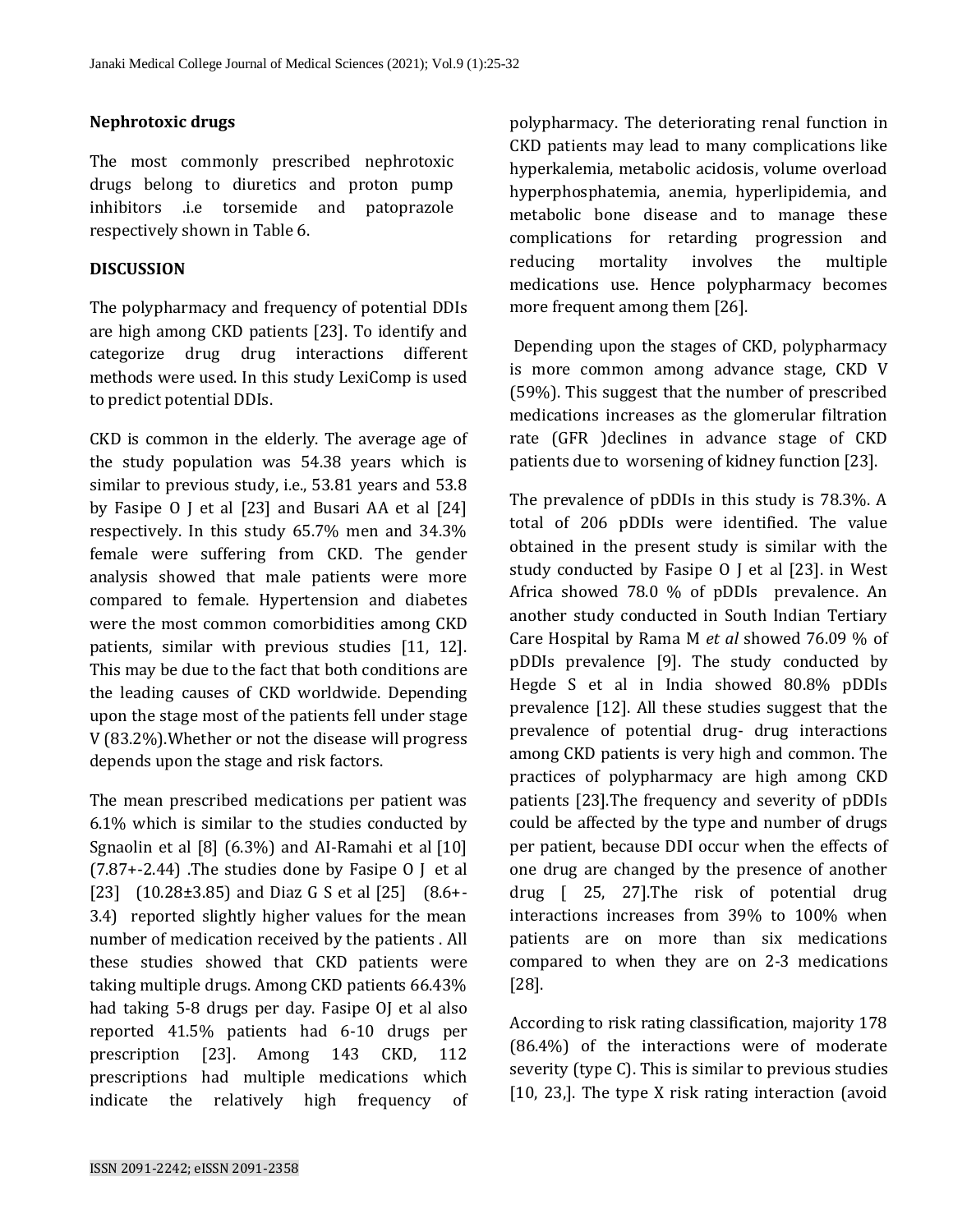drug combination) was found in one patients only, similar to the study conducted by Fasipe OJ et al [23]. The most frequent DDIs was between oral Calcium carbonate and amlodipine (31.5%%). Result obtained is similar to study done by Al-Ramahi et al [10] but differs from that of Rama et al [9]and [Fasipe OJ](https://orcid.org/0000-0001-8761-1709) et al [23]. Rama et al [9] reported ascorbic acid and cyanocobalomin and Fasipe OJ et al [23] reported calcium carbonate and oral ferrous sulphate (9.9%) as most frequent DDIs. Calcium carbonate antagonizes and decreases the vasodialatory effect of amlodipine on the small arteries, thereby reducing the antihypertensive effects.

The multivariate (logistic regression) analysis showed statistically significant association between the number of prescribed medications and the occurrence of DDIs. This implies that as the number of prescribed medications increases, the chance for the occurrence of DDIs also increases. Similar to this result, earlier studies also identified polypharmacy as one of the predictors for the occurrence of potential drug- drug interaction [10, 24, 29]. CKD is a complex disease associated with a number of serious complications and to reduce mortality and morbidity, these complications receive treatment [26].

CKD are important risk factors for increasing vulnerability to nephrotoxic injury. Among 837 prescribed drugs, 277 belongs to nephrotoxic. The types of kidney dysfunction that are induced by nephrotoxic drug include acute tubular necrosis, glomerular and tubulointerstitial injury, haemodynamically mediated damage and obstructive nephropathy Due to the risk associated with using nephrotoxic drug ,prescriber should be prescribed with caution and the dosage recommendations should be strictly followed [29].

#### **CONCLUSION**

The prevalence of potential DDIs is high among CKD patients. Polypharmacy has the potential to

result a drug-drug interaction. As number of medications increase, the potential for drug interactions also increases Most of these interactions have moderate severity. Prescribers should know all drugs taken by patients including drugs prescribed by other prescribers and all Over the counter drugs, herbal products and nutritional supplement. Medication review is an essential part in the CKD patient.

Nephrologists, Physician, health worker should make use of available interaction detecting softwares to check all prescribed medications for CKD patients so as to identify and avoid the unwanted, undesired and non beneficial drug – drug interactions.

## **ACKNOWLEDGEMENT:**

The authors acknowledge the support of the medical, and paramedical staffs for their assistance in conducting the study. Authors also wish to thank Assistant Professor Satyam Yadav for his feedback and support while preparing the manuscript.

#### **REFERENCES:**

- 1. Goddard J, Turner AN, Stewart LH. Davidson's principle and practice of medicine.21st edition. Edinburg: Churchill Livingstone Elsevier; 2010:p23-24.
- 2. K. D. Tripathi.Essential of Medical Pharmacology.7th edition: Jaypee; 2013:p64-65.
- 3. Souza JMC, Thomson JC. Prevalence of potential drugdrug interactions and its associated factors in a Brazilian teaching hospital. J Pharm Pharm Sci 2006;9:427-33.
- 4. Go A.S., Chertow G.M., Fan D., McCulloch C.E., Hsu C.Y. Chronic kidney disease and the risks of death, cardiovascular events, and hospitalization. New Engl J Med 2004; 351:1296–1305.
- 5. GBD Chronic Kidney Disease Collaboration Global, regional, and national burden of chronic kidney disease, 1990-2017: A systematic analysis for the Global Burden of Disease Study 2017. Lancet 2020;395:709–733.
- 6. Levin A, Hemmelgarn B, Culleton B, et al. Guidelines for the management of chronic kidney disease. *C*MAJ 2008;179(11):1154–1162
- 7. Ghimire M, Pahari B, Das G, Sharma S K, Das GC. Prevalence of Peripheral Arterial Disease (PAD) in End Stage Renal Disease (ESRD) Patients on Hemodialysis: A